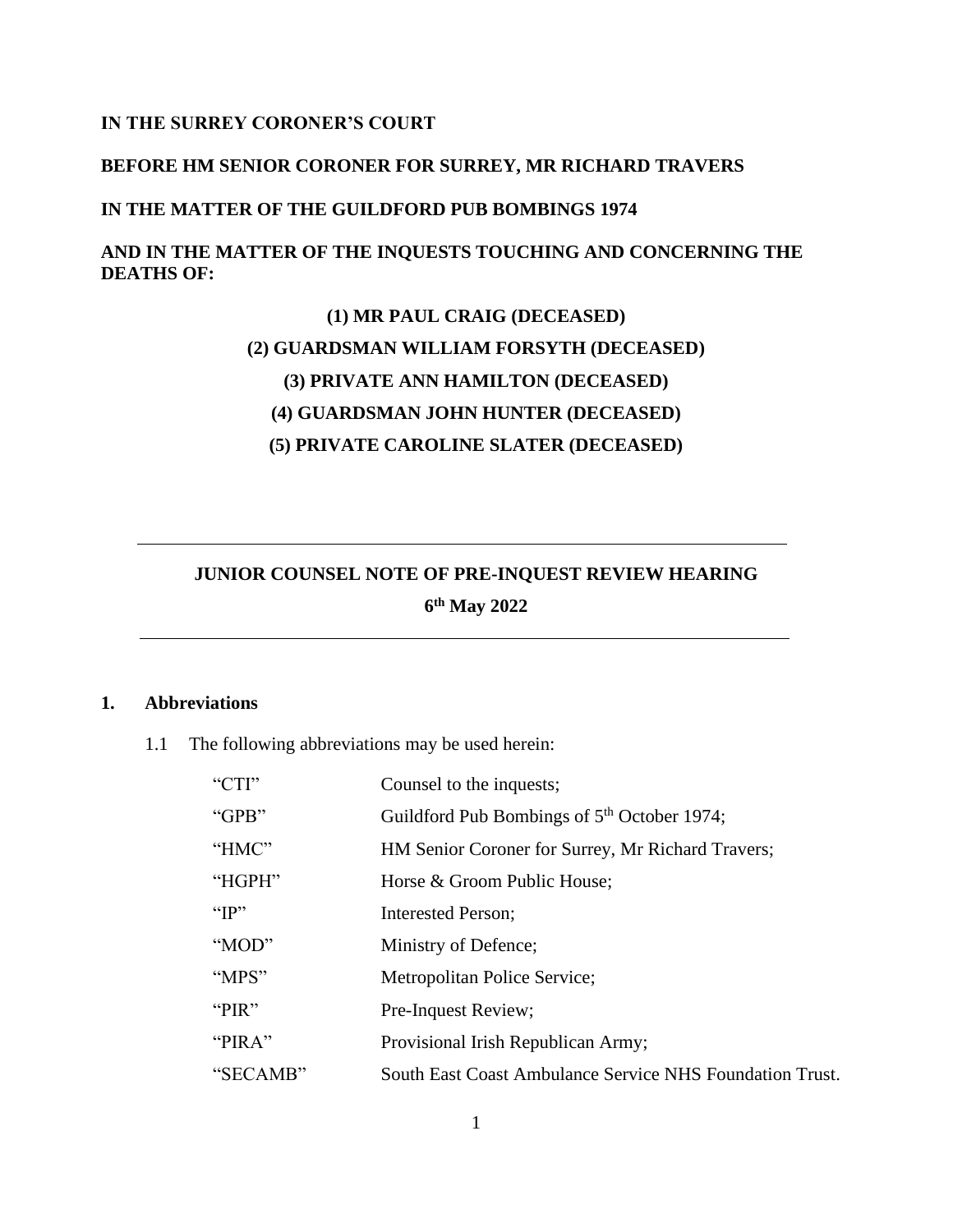#### **2. Attendance**

- 2.1 HMC began the PIR by welcoming the attendees. The legal representatives in attendance (in person) were:
	- 2.1.1 Oliver Sanders QC, leading counsel to the inquests;
	- 2.1.2 Matthew Flinn, first junior counsel to the inquests;
	- 2.1.3 Alice Kuzmenko, second junior counsel to the inquests;
	- 2.1.4 Fiona Barton QC, leading counsel for Surrey Police;
	- 2.1.5 James Berry, counsel for MPS; and
	- 2.1.6 Edward Pleeth, counsel for MOD.

## **3. Summary note of hearing**

- 3.1 After welcoming and introducing attendees, HMC checked that the IPs had received a copy of:
	- 3.1.1 the agenda;
	- 3.1.2 written submissions from CTI and an accompanying Confidential Schedule;<sup>1</sup>
	- 3.1.3 the witness running order (version 2);
	- 3.1.4 written submissions from the MOD;
	- 3.1.5 a letter from the Government Legal Department on behalf of the MOD; and

 $1$  HMC explained during the hearing that the reason for providing a Confidential Schedule along with the written submissions of CTI (which are publicly available) was to enable IPs to consider the medical reasons that some witnesses had provided for seeking to be excused from giving evidence and/or to give evidence via videolink, see §§3.15 – 3.22 below.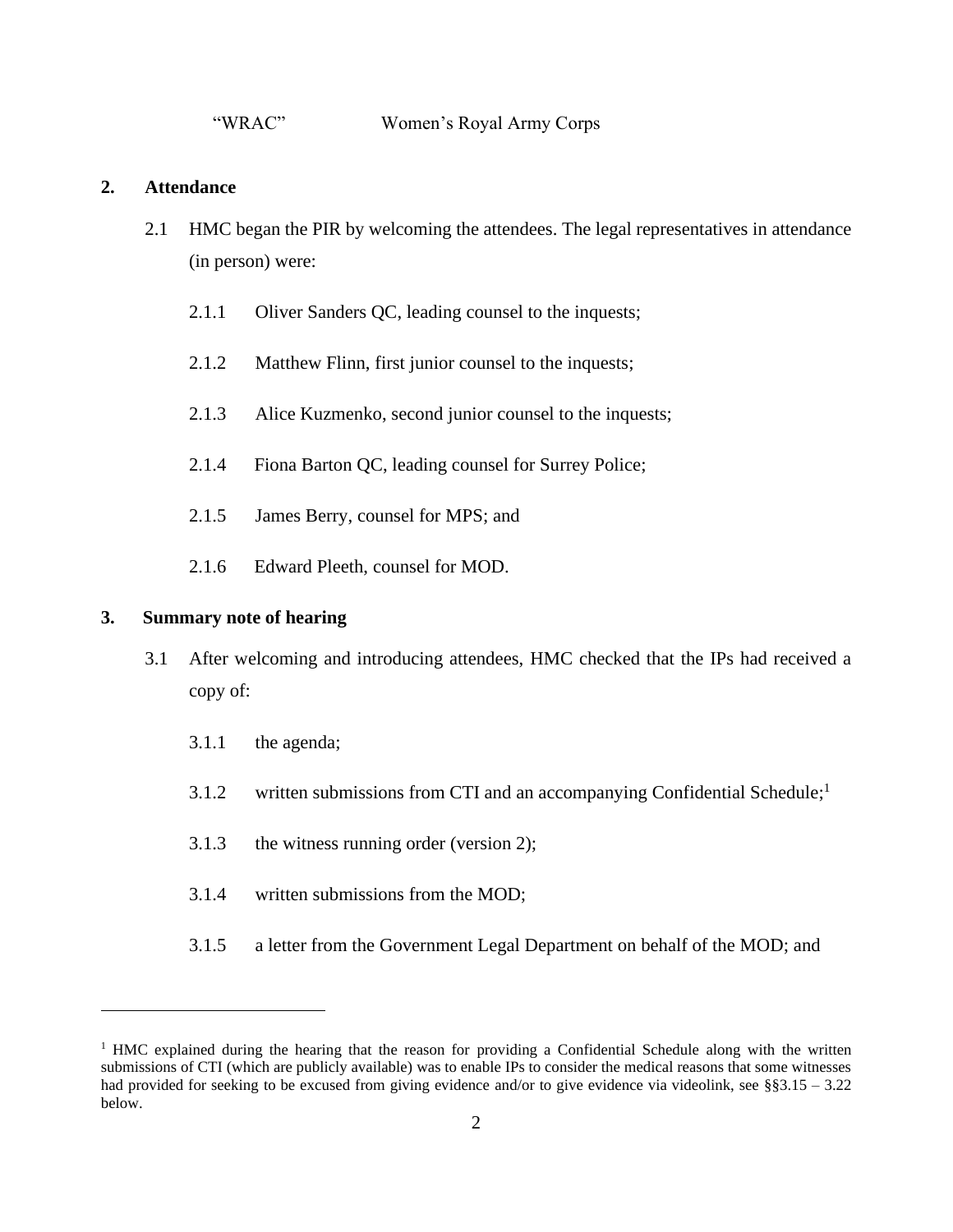- 3.1.6 a note from Ms Tanya Gupta (BBC).
- 3.2 HMC then invited CTI to provide an update to the court by reference to the written submissions and the items on the PIR agenda.

#### *Disclosure*

3.3 CTI confirmed that since the last PIR on  $25<sup>th</sup>$  March, there had been a small amount of further disclosure, which had been uploaded to a "Batch 4" on Caselines. He confirmed that this was to be a rolling batch, so that further documents would be disclosed as they were received and processed.

## *Evidence*

- 3.4 CTI noted that there were two main evidential issues to address:
	- 3.4.1 the expert evidence of Professor Hennessey (the historian dealing with the political context of the PIRA bombing campaign); and
	- 3.4.2 the efforts of the MOD to obtain evidence regarding security alerts, advice and warnings around the time of the GPB.
- 3.5 As to the expert evidence, CTI explained that the first draft of Professor Hennessey's report had been provided to the court on 4<sup>th</sup> May 2022 and had been circulated to the IPs in advance of the PIR. It was noted that the draft does not give rise to any new lines of enquiry for HMC's investigation, however it does not deal with all the points raised in the instructions document (in particular those points specific to the GBP), and so further work on the report was required. Subject to any submissions from IPs in response to the draft, CTI proposed to arrange a meeting with Professor Hennessey to elaborate on where further assistance was sought in relation to his instructions. CTI also confirmed that Professor Hennessey is scheduled to give evidence on the first day of the substantive hearings.
- 3.6 HMC emphasised that it was important that all questions posed to Professor Hennessey in his instructions were answered, and he agreed that a discussion with him was required,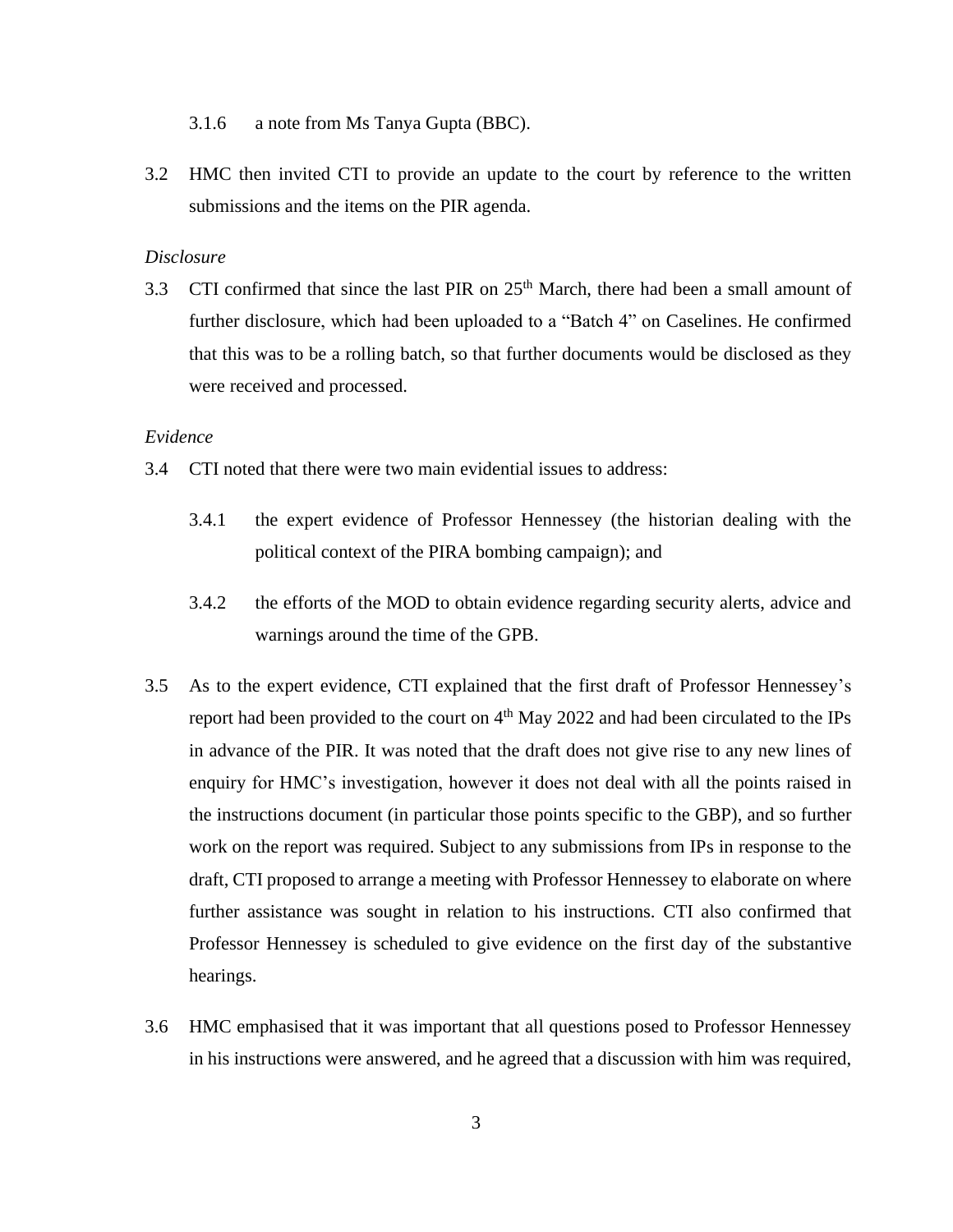so that he could be taken through his instructions and his report could be finalised as soon as possible.

- 3.7 HMC then invited any representations from the IPs. Ms Barton for SP did not feel that the scope of the instructions to Professor Hennessey needed to be expanded, but noted that as the report was clearly in draft form, there were some factual corrections that would be required. Neither Mr Berry for MPS nor Mr Pleeth for the MOD made any submissions, although Mr Pleeth noted that as the report had been circulated the previous day, the MOD would continue to consider it and write to the court if any issues arose.
- 3.8 As to evidence about security alerts, advice and warnings, CTI explained that the evidence on this topic was listed for day 2 of the hearings. It would involve an MOD witness giving evidence about the systems and procedures in place at the time of the GPB and two 2<sup>nd</sup> Lieutenants (Dr Gillian Boag-Munroe (née Taylor) and Mrs Patricia Hunt (née Campbell) who were, in effect, middle management at the Queen Elizabeth Barracks (the WRAC headquarters). CTI noted that the counsel team had been unable to identify and trace any senior officers/persons from the barracks at Pirbright, but that the factual witnesses being called to give evidence about the GPB itself could be asked questions about this issue.
- 3.9 As to the evidence of Dr Boag-Munroe and Mrs Hunt, CTI noted that they have somewhat different recollections of the position in relation to security at the Queen Elizabeth Barracks. Dr Boag-Munroe's evidence was to the effect that the barracks "lived and breathed security", whereas Mrs Hunt remembers a more relaxed atmosphere. Accordingly, it was proposed to hear oral evidence from both of them. CTI proposed taking the views of IPs on whether it would be preferable to hear from the systems witness or the individuals first.
- 3.10 HMC then turned to Mr Pleeth for the MOD. Mr Pleeth referred to the written update on its enquiries which had been provided to the court on  $5<sup>th</sup>$  May. He confirmed that the MOD is alive to the need to assist HMC's inquiry in relation to the issue of security alerts, advice and warnings, and that it had undertaken very extensive and wide-ranging searches for relevant materials. The search had sought to encompass any local and/or national threat assessments applying in October 1974, advice, alerts, and warnings for service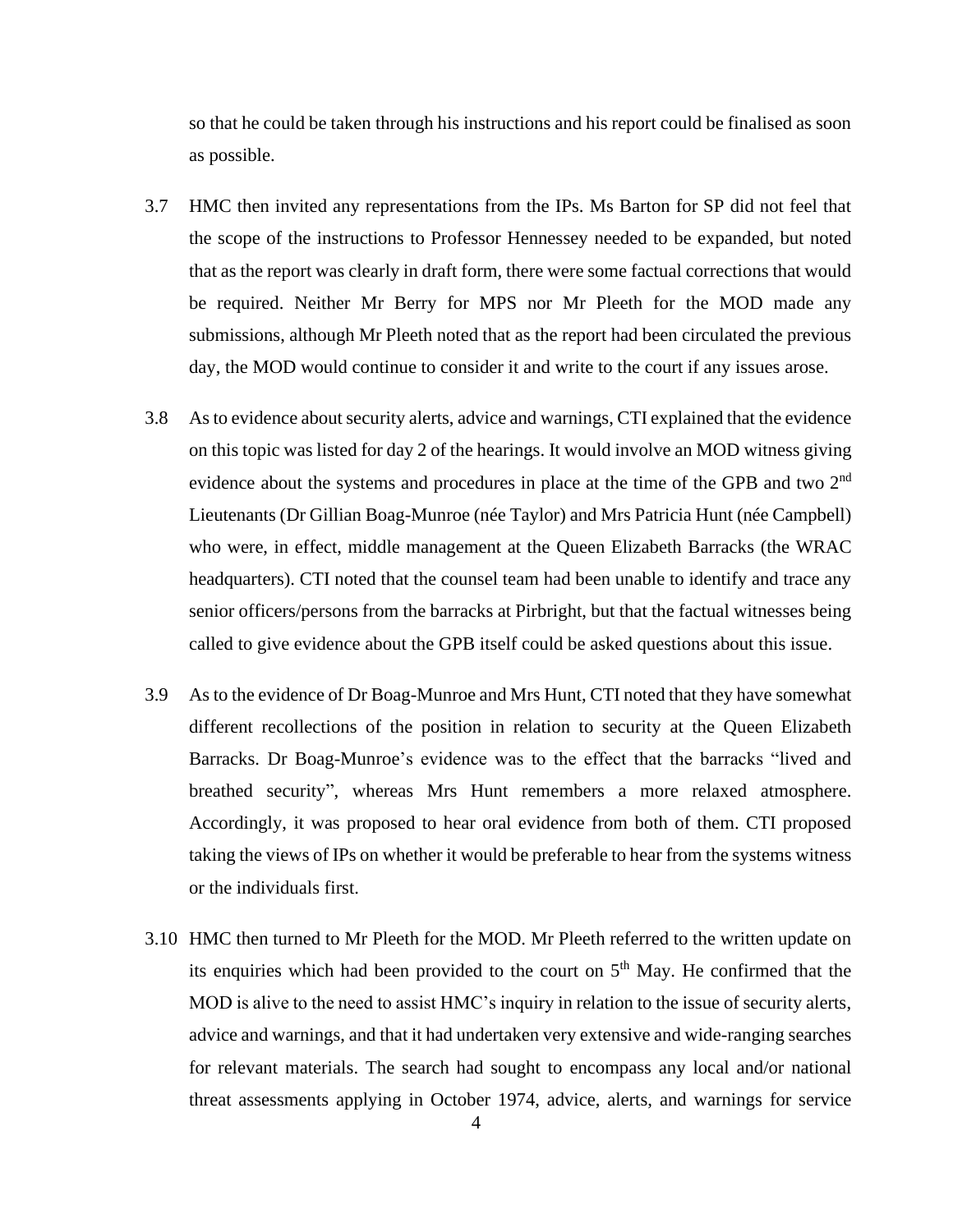personnel, particularly those relating to off-duty personnel in the Guildford/Surrey area, policy and guidance documents, and how any advice was disseminated to service personnel.

- 3.11 Mr Pleeth explained that, despite extensive searches, the documents that had been located were very limited in number, due to the passage of time. Specifically, two relevant documents had been identified:
	- 3.11.1 The Manual of Army Security (two volumes): this document lays down the principles guiding commanders at various levels as to how to carry out their security responsibilities. It was recovered from a quantity of documents relating to a different historical inquiry. As a result, the document was located already in redacted form, and an un-redacted version had not been found. Mr Pleeth noted that the Manual had been provided only to the court at this stage. That was because, although it is a historic document, it requires review for any necessary security redactions. That review was underway, and the MOD would be able to confirm the position to the court by  $13<sup>th</sup>$  May at the latest.
	- 3.11.2 A letter dated  $7<sup>th</sup>$  June 1974 from a Staff Sergeant McClenaghan: this letter is publicly available in the National Archives. Mr Pleeth noted that the letter confirmed that, as of June 1974, the security alert level was "BIKINI Black". There was no issue with that document being circulated to IPs.
- 3.12 Mr Pleeth confirmed that the MOD would continue in its efforts and keep the court updated as to any further progress. HMC asked if the MOD had any views on the question posed by CTI i.e. whether the MOD systems witness, or the two  $2<sup>nd</sup>$  Lieutenants should give their evidence first. Mr Pleeth stated that the MOD had no strong view on that issue. However, he did address the court on the MOD's efforts in relation to the evidence of the systems witness.
- 3.13 He explained that, in tandem with the disclosure searches, the MOD is working to compile a witness statement dealing with the systems, practices and procedures in place relating to security alerts and advice. However, given the passage of years since 1974, no-one at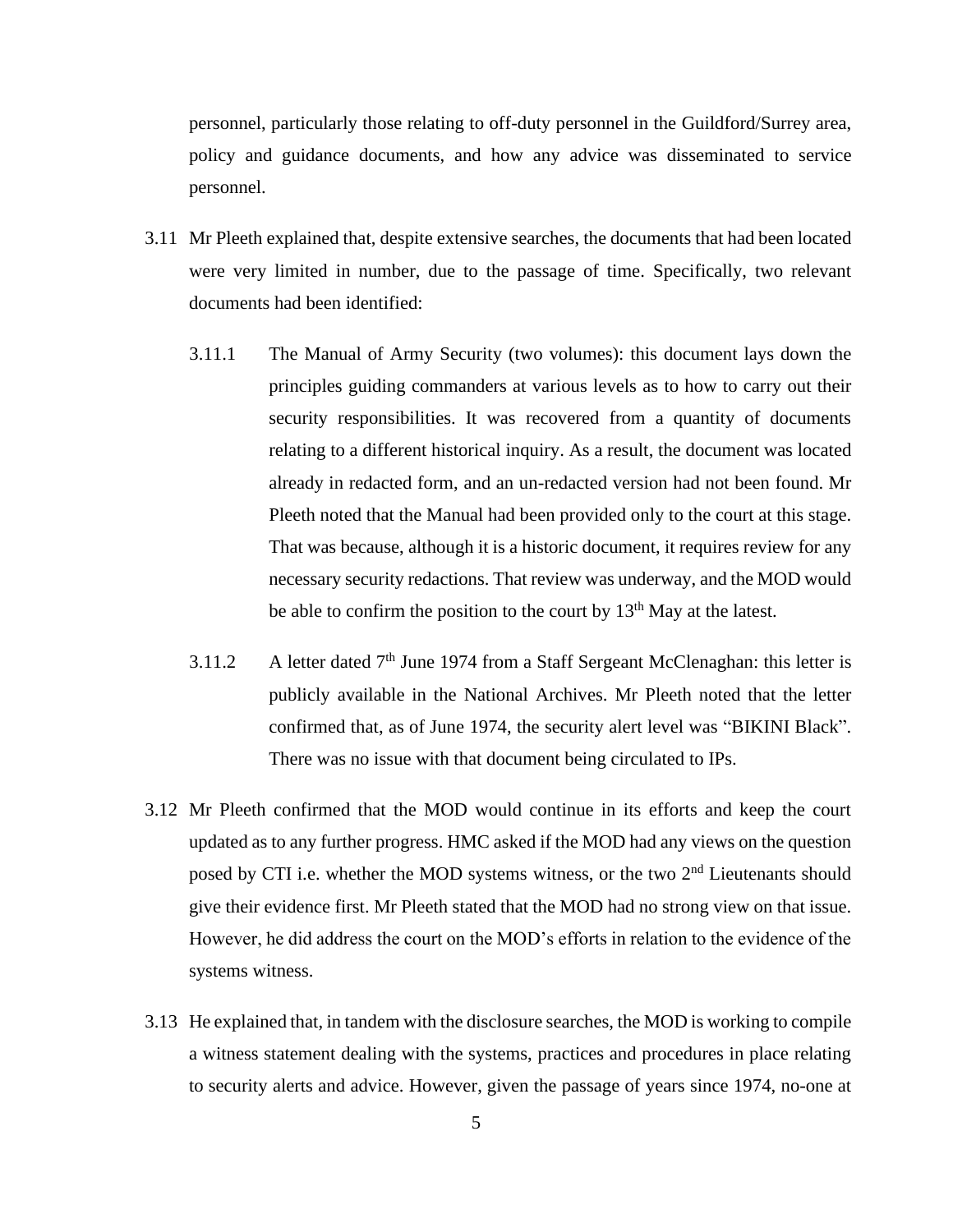the MOD currently was able to speak directly to the situation at the time of the GPB. Accordingly, the statement was being prepared based on the documents that had already been provided by the MOD to the court, and the person who provides the witness statement in due course might not be able to advance matters much further. He indicated that the MOD hoped to be able to provide the statement by the end of the month, and it might be useful to await disclosure of that statement before making a final decision on the sequence of witnesses dealing with those issues.

3.14 HMC confirmed his agreement to that approach and asked for the statement to be provided by 27<sup>th</sup> May 2022. Mr Pleeth confirmed that this was possible.

#### *Witnesses*

- 3.15 CTI explained that Version 1 of the witness running order was circulated on  $14<sup>th</sup>$  April 2022, and Version 2 was circulated on  $5<sup>th</sup>$  May. It was necessary to go through that running order to confirm the position in relation to (a) which witnesses were to be called to give evidence in person, (b) which witnesses were to be called to give evidence via videolink under rule 17 of the Coroners (Inquests) Rules 2013 ("the Coroners Rules") and (c) which witnesses would have their previous statements read into evidence under rule 23.
- 3.16 CTI reminded the Court of the relevant provisions from the Coroners (Inquest) Rules 2013 - rule 17 on evidence by video link and rule 23 on written evidence:

#### *"Rule 17: Evidence by video link*

- *(1) A coroner may direct that a witness may give evidence at an inquest hearing through a live video link.*
- *(2) A direction may not be given under paragraph (1) unless the coroner determines that giving evidence in the way proposed would improve the quality of the evidence given by the witness or allow the inquest to proceed more expediently.*
- *(3) Before giving a direction under paragraph (1), the coroner must consider all the circumstances of the case, including in particular—*
	- *(a) any views expressed by the witness or any interested person;*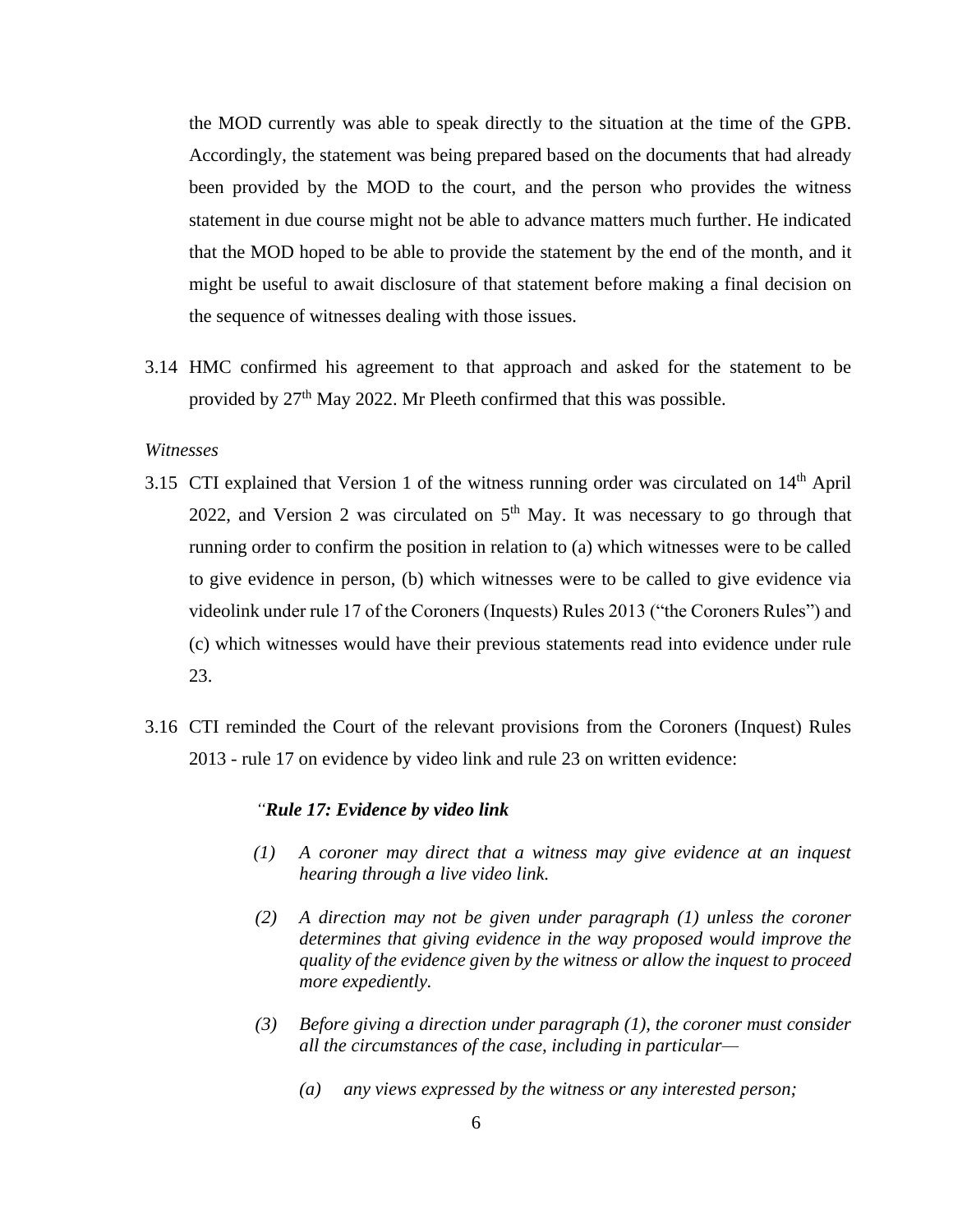- *(b) whether it would be in the interests of justice or national security to give evidence by video link; and*
- *(c) whether in the opinion of the coroner, giving evidence by video link would impede the effectiveness of the questioning of the witness.*

*[…]*

### *Rule 23: Written Evidence*

- *(1) Written evidence as to who the deceased was and how, when and where the deceased came by his or her death is not admissible unless the coroner is satisfied that—*
	- *(a) it is not possible for the maker of the written evidence to give evidence at the inquest hearing at all, or within a reasonable time;*
	- *(b) there is a good and sufficient reason why the maker of the written evidence should not attend the inquest hearing;*
	- *(c) there is a good and sufficient reason to believe that the maker of the written evidence will not attend the inquest hearing; or*
	- *(d) the written evidence (including evidence in admission form) is unlikely to be disputed.*
- *(2) Before admitting such written evidence the coroner must announce at the inquest hearing—*
	- *(a) what the nature of the written evidence to be admitted is;*
	- *(b) the full name of the maker of the written evidence to be admitted in evidence;*
	- *(c) that any interested person may object to the admission of any such written evidence; and*
	- *(d) that any interested person is entitled to see a copy of any written evidence if he or she so wishes.*
- *(3) A coroner must admit as evidence at an inquest hearing any document made by a deceased person if the coroner is of the opinion that the contents of the document are relevant to the purposes of the inquest.*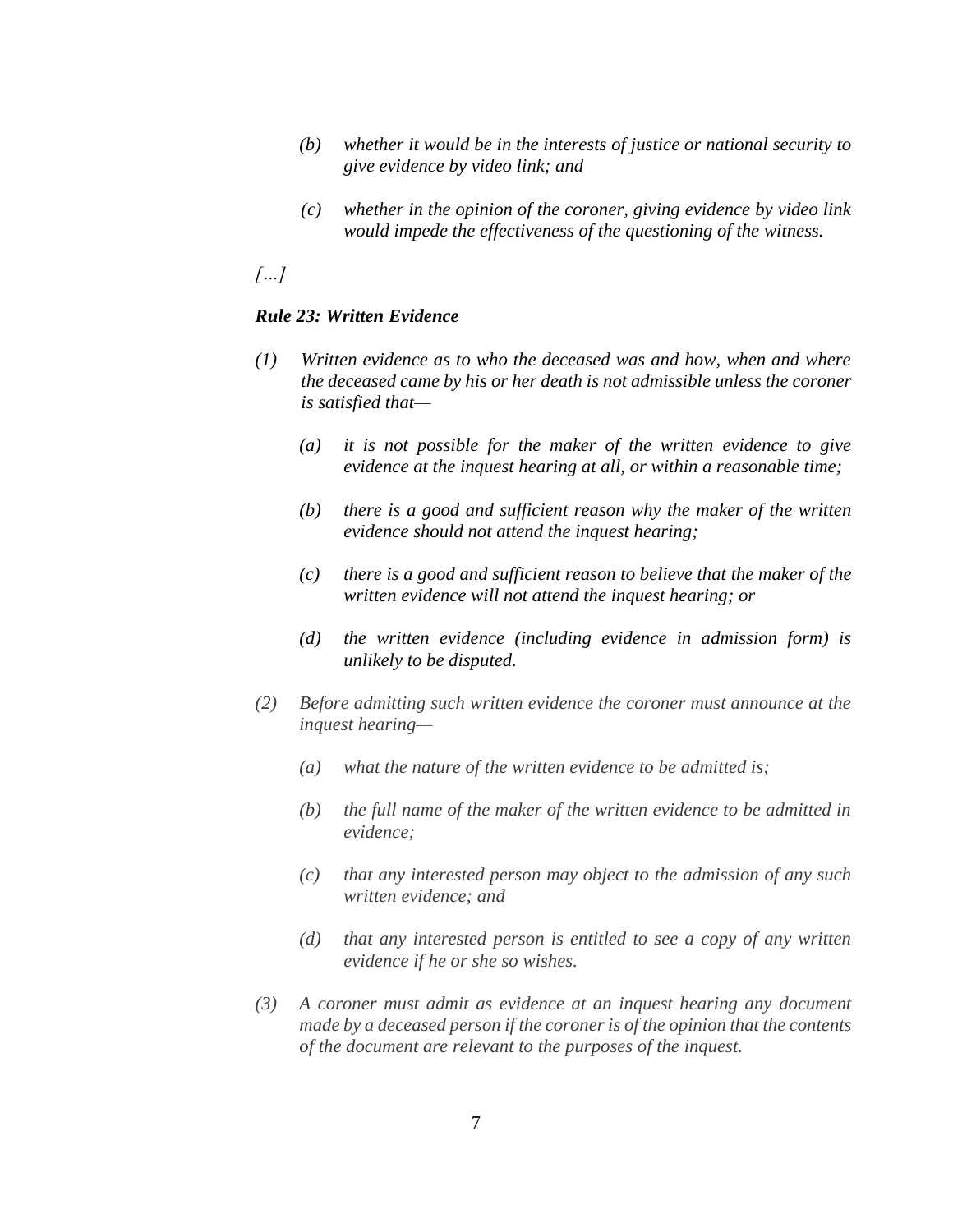- *(4) A coroner may direct that all or parts only of any written evidence submitted under this rule may be read aloud at the inquest hearing."*
- 3.17 CTI noted that the first witnesses were due to be heard on  $20<sup>th</sup>$  June 2022 and it was anticipated that there would be 16 days of evidence, with four days reserved for submissions, summing up and conclusions.
- 3.18 It was explained that the running order contained many witnesses for whom it was proposed to read their evidence under Rule 23 of the Coroners Rules. In many instances, that was because the relevant witness was deceased. In other cases, their evidence was peripheral and unlikely to be disputed. In a small number of instances, it was because the witness was abroad and unwilling to cooperate.
- 3.19 CTI then took the court through the witness running order day by day, explaining the proposed position in relation to each witness.
- 3.20 Ms Barton for SP queried whether it was necessary to call Gwendoline Crossan. Ms Barton explained that although she was a member of SP at the time of the GPB, her involvement was limited to the production of a number of plans of the HGPH. However, those plans were based on other documents and evidence that been provided to the court – she did not herself attend the HGPH on the night of the GPB or subsequently, and it was anticipated that she might not be able to add anything to documents themselves. Consequently, although she was available to attend, it was submitted that her evidence could be read under rule 23.
- 3.21 On this issue, CTI explained that she had been included as a "place-holder" witness in case it became necessary or helpful to hear evidence as to how she produced the plans of the HGPH. HMC noted that the plans she had produced represented her interpretation of other underlying evidence and it might become necessary to hear from her to speak to/explain that interpretation. He indicated that he would review the evidence and consider the position further before reaching a decision.
- 3.22 No IPs made submissions on any of the other witness proposals contained in the witness running order or the Confidential Schedule.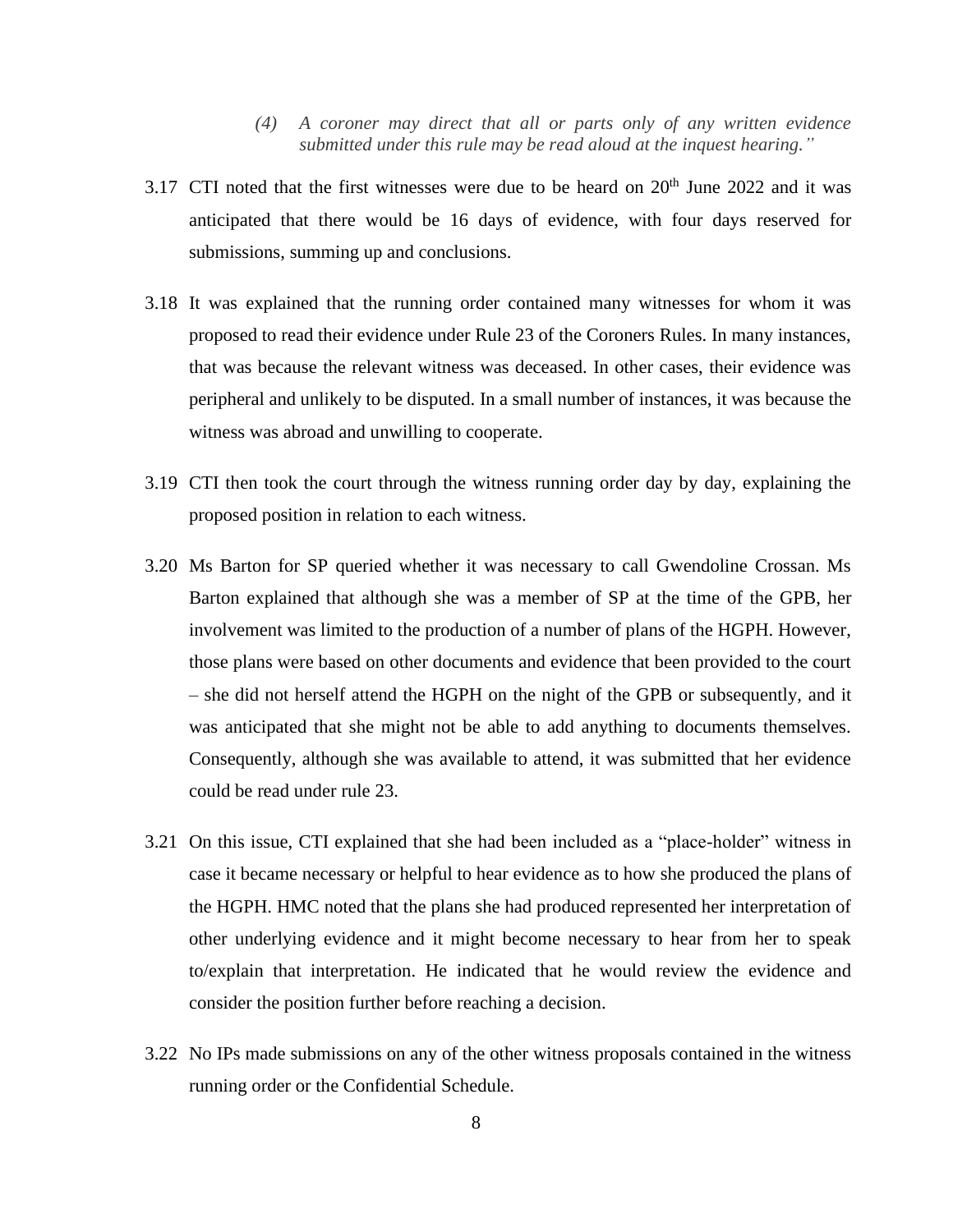#### *BBC application for disclosure*

- 3.23 CTI turned to the application received from the BBC for the disclosure of the reports prepared by Ms Lorna Hills of the Defence Science and Technology Laboratory (in relation to the explosive device used in the HGPH) and Professor Hennessey. It was explained that disclosure could not currently take place because Ms Hill's report needed to be checked by the MOD to establish if any security redactions were necessary, and Professor Hennessey's report was currently in draft form.
- 3.24 CTI submitted that HMC had the power to release documents on request from third parties under regulation 27 of the Coroners (Investigations) Regulations 2013. Chief Coroner Guidance's No. 25 on "Coroners and the Media" sets out the applicable principles. In particular, CTI noted that  $\S$ §43 – 44 and §§57 – 59 were relevant:

"*43. The media is not entitled to see documents not referred to in court. If a coroner holds documents which have not been relied upon and adduced in evidence, these need not be disclosed*.

*44. The media is also not entitled to have access to documents before a hearing, save when disclosure is necessary to enable the media itself to make representations (when entitled to be heard), for example in relation to a proposed restriction on reporting*".

"*57. Where a witness has given evidence, the testimony given in open court is usually sufficient for open justice purposes. The statement of the witness need not be provided; it is not evidence.*<sup>2</sup>

*58. The open justice principle will often be satisfied sufficiently by a document being read out in court. This includes witness statements which have been read out in full or in part. Parts of statements (and other documents such as personal correspondence or suicide notes) are often not read out because of their sensitive nature. It will be a matter for the coroner's discretion whether to provide the statement or other document (redacted or otherwise).*

*59. Where the coroner considers it appropriate, the coroner may permit the journalist to see the whole of a witness statement but only on the condition that those parts not read out (and not relied on) may not be used or reported.*"

<sup>&</sup>lt;sup>2</sup> CTI observed that although this passage refers to witness statements and the application from the BBC was for expert reports, in effect it was an application for documentation underpinning witness evidence.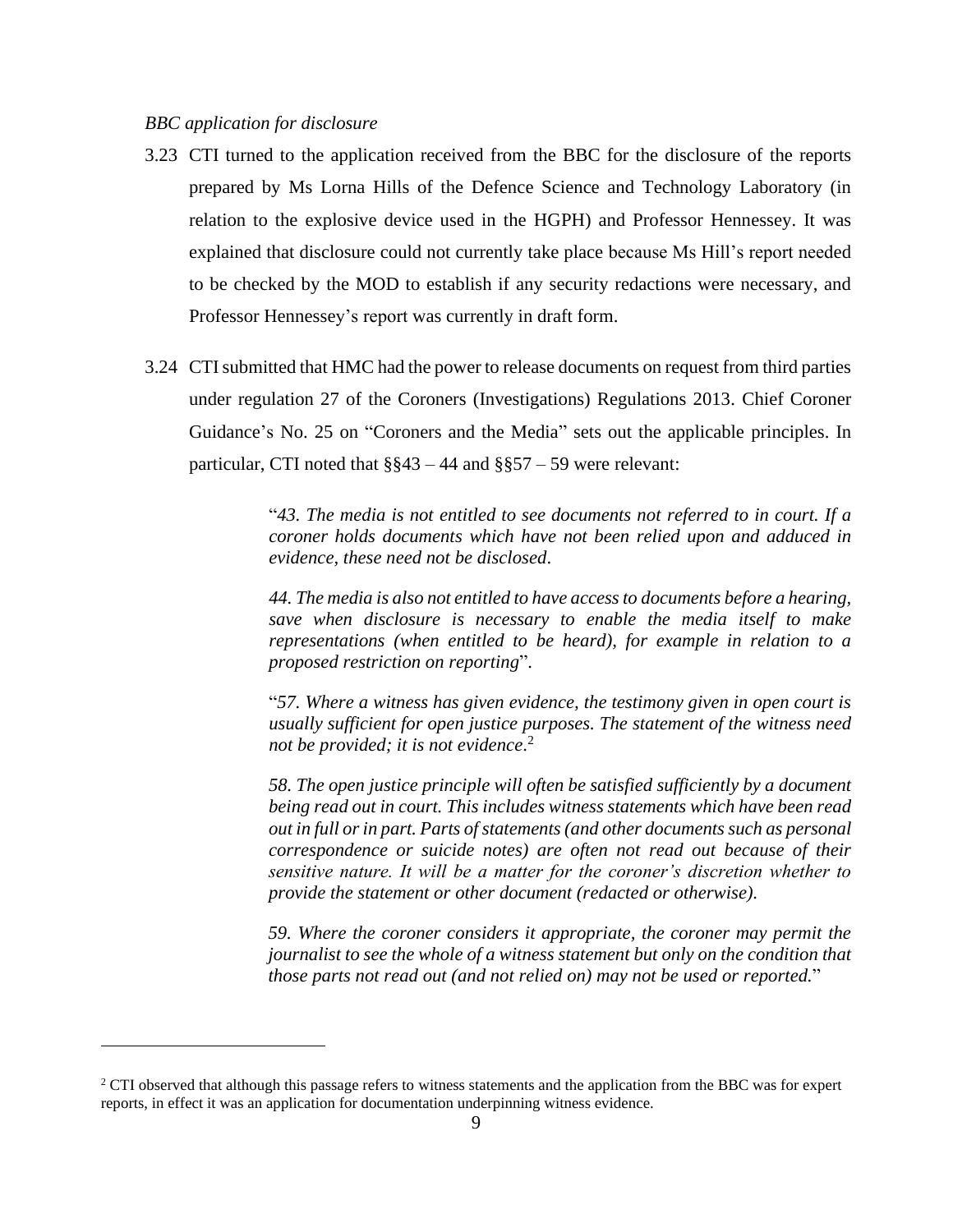- 3.25 CTI proposed that the reports are released either shortly before or shortly after the oral evidence of Ms Hills and Professor Hennessey, to assist the BBC or any other media representatives with their reporting. However, he noted that the issue with releasing evidence in advance is the risk of reporting passages that are not then read out or referred to in court and so do not form part of the evidence. Paragraph 59 of the Guidance does allow for journalists to see such documents in full but on the condition that those parts not forming part of the evidence are not used or reported.
- 3.26 HMC summarised the note that had been provided by Ms Gupta for the BBC. In summary, the BBC sought advance disclosure of the documents because of the complexity of the material, and with the evening news going out at 18:00 hrs, it would be helpful for journalists to understand the reports in advance to facilitate accuracy in that reporting. In the note, it was confirmed that the BBC would be content to receive the reports two days in advance of them being adduced in court. HMC indicated that, if he was minded to do so, he would have in the forefront of his mind §59 of Guidance No. 25.
- 3.27 Ms Barton stated that SP agreed with CTI as to the law and approach in dealing with the application. She acknowledged the strong interest in transparent and accurate reporting of evidence in the proceedings, and understood the desire of Ms Gupta to ensure that the evidence was properly understood. However, she emphasised that:
	- 3.27.1 The evidence in the proceedings would comprise what was said in the witness box, rather than the contents of documents (unless referred to or read into evidence under rule 23 of the Coroners Rules).
	- 3.27.2 There is a good reason for the principle underpinning §43. Although SP had no concerns about the integrity of the BBC, there was nevertheless a risk that parts of any disclosed documents which were not adduced in court would be inadvertently reported or used in the BBC's wider investigations and reporting going beyond the scope of the present inquests (and it was not the function of the coroner's court to facilitate disclosure of materials for those purposes).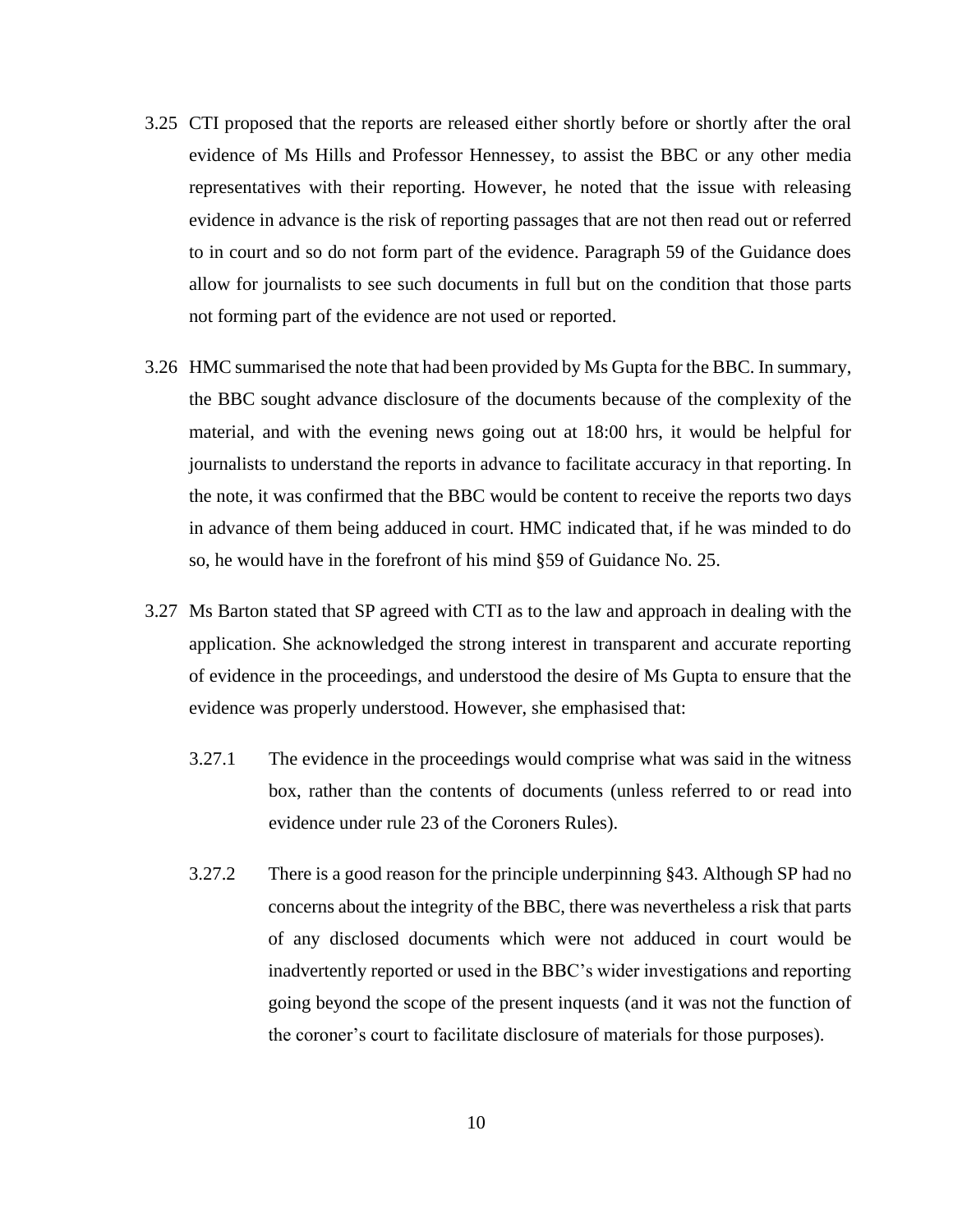- 3.27.3 Releasing expert evidence in advance would be a very unusual step it is not usual to release what is in effect the anticipated evidence of a witness before it is adduced to third parties.
- 3.28 In summary, Ms Barton said that SP did not submit that the reports must not be disclosed to the BBC in advance of the relevant witnesses giving their oral evidence, but did urge HMC to bear in mind the risks with that approach when applying the legislation and guidance of the Chief Coroner. Further, if HMC was minded to provide advance disclosure, she submitted that it ought to be in accordance with the approach set out in §59 of Guidance No. 25.
- 3.29 Mr Berry stated that the MPS agreed with the legal approach set out by CTI and was neutral as to the outcome of the application.
- 3.30 For the MOD, Mr Pleeth confirmed that the legal approach set out by CTI was agreed, and that whether advance disclosure of the requested reports was justified was a matter for HMC. He accepted that extracts of the reports referred to in court could properly be disclosed after evidence was given, either by way of a transcript of the oral evidence, or by way of a redacted version of the reports (including only those parts of the report which had been adduced in evidence). However, he noted that the BBC's original request was for disclosure forthwith, and queried whether disclosure so far in advance of the relevant oral evidence was necessary. He also stated that the MOD agreed with Ms Barton's point about the risk of disclosed materials being used not to report on proceedings, but in the BBC's wider enquiries.
- 3.31 HMC indicated that he would give the application further consideration, in light of any security redactions proposed by the MOD for Ms Hills' report, and the final version of Professor Hennessey's report. However, he confirmed that if the court decided to disclose the reports to the media in advance of the authors giving their oral evidence, it would be no more than a couple of days in advance.
- 3.32 In response to a query from Mr Pleeth, HMC also confirmed that any advance disclosure to the media would be on the condition that reporting would be restricted to those sections